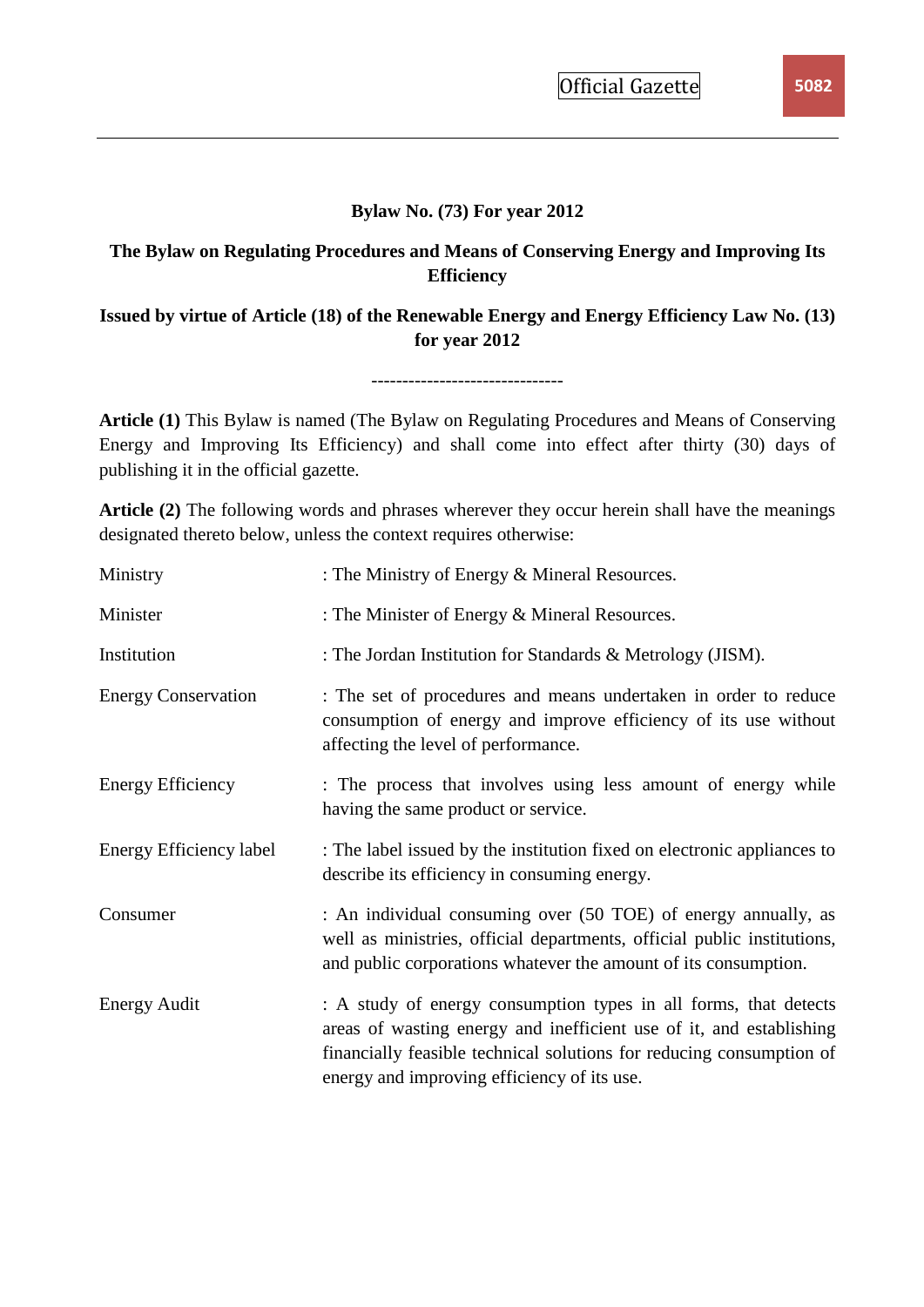**Article (3)** For purposes of conserving energy and improving efficiency of its use, the Ministry; in cooperation and coordination with competent parties, is working on the following:

- a. Set the general policy of energy conservation and improvement of its efficiency, and submit it to the cabinet for endorsement and enact the plans and programs necessary for its implementation.
- b. Encourage investment in the field of conserving energy and improving efficiency of its use.
- c. Monitoring energy audit procedures and implementation of systems and activities related to conservation of energy and improving efficiency of its use.
- d. Submit to the Cabinet about dates of summer and winter daylight saving time.
- e. Take the necessary measures for the implementing an emergency plan to reduce energy consumption.
- f. Spread national awareness in the field of conservation of energy and improvement of its efficiency.
- g. Opine on energy-consuming projects.
- h. Establish a database related to conservation of energy and improvement of its efficiency.

## **Article (4)**

- a. The consumer shall comply with policies and procedures of conserving energy and improving its efficiency as specified under the directives issued for such a purpose, including compliance with the building codes for energy saving.
- b. 1. The consumer shall submit an application to the Ministry to obtain a certificate indicating compliance thereby with the policies and procedures as stipulated in paragraph (a) above.

2. The Ministry shall issue the above mentioned certificate within two months of the applicant's fulfillment of all required conditions.

c. The consumer shall adapt his conditions according to this Bylaw within a period not exceeding three years from the effectiveness thereof.

# **Article (5)**

a) The consumer shall be subject to the mandatory and periodic energy audit carried out by the licensed entities pursuant to provisions herein, while basis and conditions of such an audit shall be determined by virtue of certain directions to be issued for such a purpose.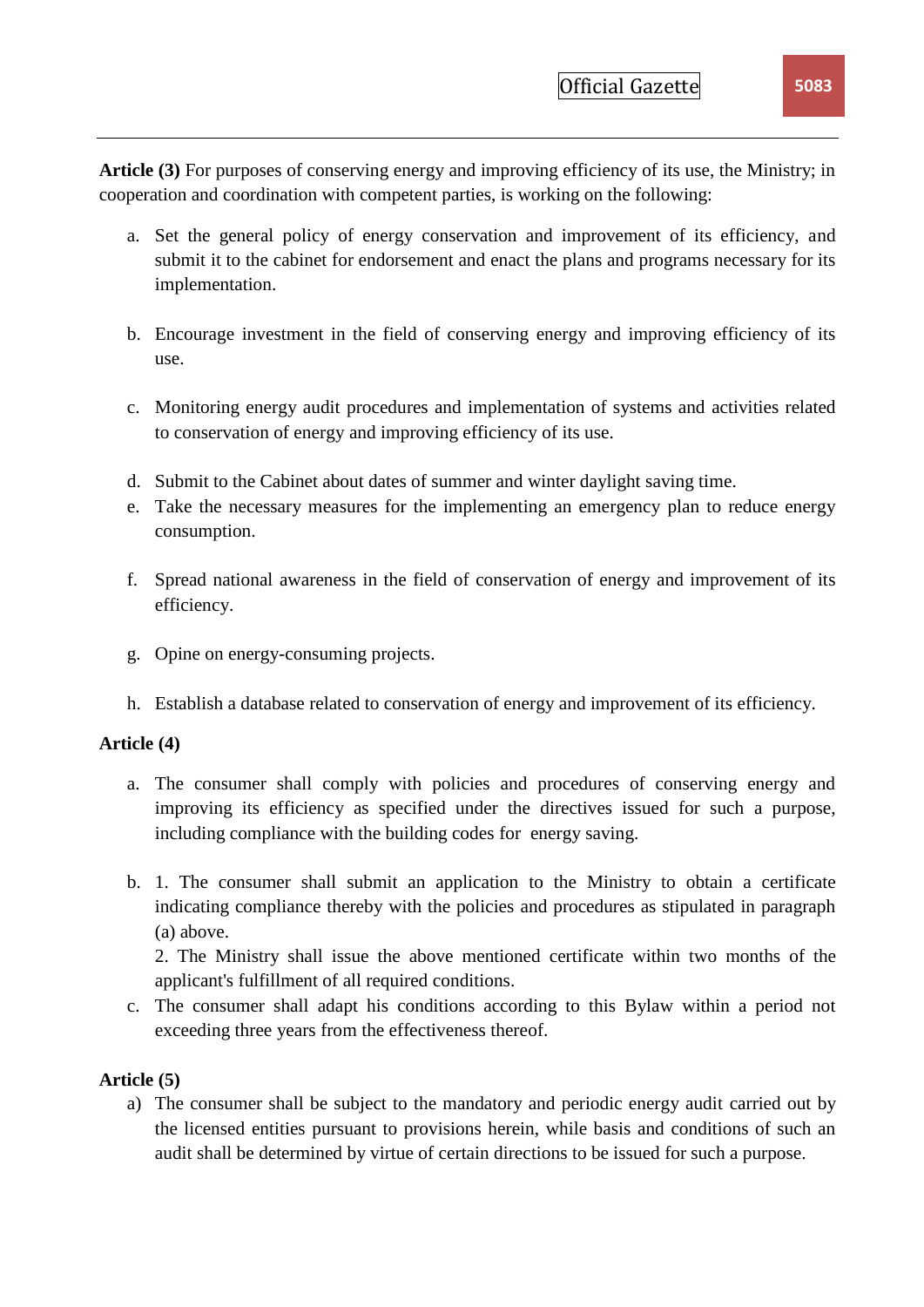b) The consumer shall be obliged to furnish the Ministry with the energy audit report.

**Article (6)** It is impermissible for anyone to provide energy audit services unless the same is licensed by the Ministry to do so. In this context, conditions and procedures of the licensing shall be determined by virtue of certain directions to be issue to this end.

## **Article (7)**

- a) The Ministry, in cooperation with the Institution, shall set a schedule containing equipments, tools, and supplies required to have the energy efficiency label, as per the specifications and the technical rules related thereto.
- b) It is impermissible to import or manufacture equipments, tools, and supplies of low efficiency which the Ministry determines in cooperation with the Institution and the competent parties.
- c) 1- Excluded from provision of section (b) herein above the equipments, tools, and supplies that are traded or present in the market or goods that were under import prior to effectiveness of this bylaw.

2- Cases where goods are deemed to be under import shall be determined according to directions to be issued by the Ministry in coordination with the Customs Department.

**Article (8)** Any party importing or manufacturing the equipments, tools, and supplies as indicated in Article (7) herein shall be obliged to conduct the following:

- a) Initiate a database including the technical information and the documentations granted thereto by the Ministry and the Institution, which are necessary to verify the validity and accuracy of the energy efficiency label's contents, and maintain such information for a period not less than five (5) years after importing or manufacturing any of these equipments, tools, or supplies.
- b) To fix the energy efficiency label in a clear and notable manner on equipments, tools, or supplies.

## **Article (9)**

- a) Multi-purpose electricity meters shall be endorsed for measuring energy consumption and time of the same for purposes of introducing day and night tariffs as well as peak tariffs, according to the directions to be issued by the Electricity Regulatory Commission (ERC) to this end.
- b) Retail suppliers licensed by (ERC) shall be obliged to replace single-purpose electricity meters with multiple-purpose electricity meters within a period not exceeding seven (7) years from the date of this Act's effectiveness.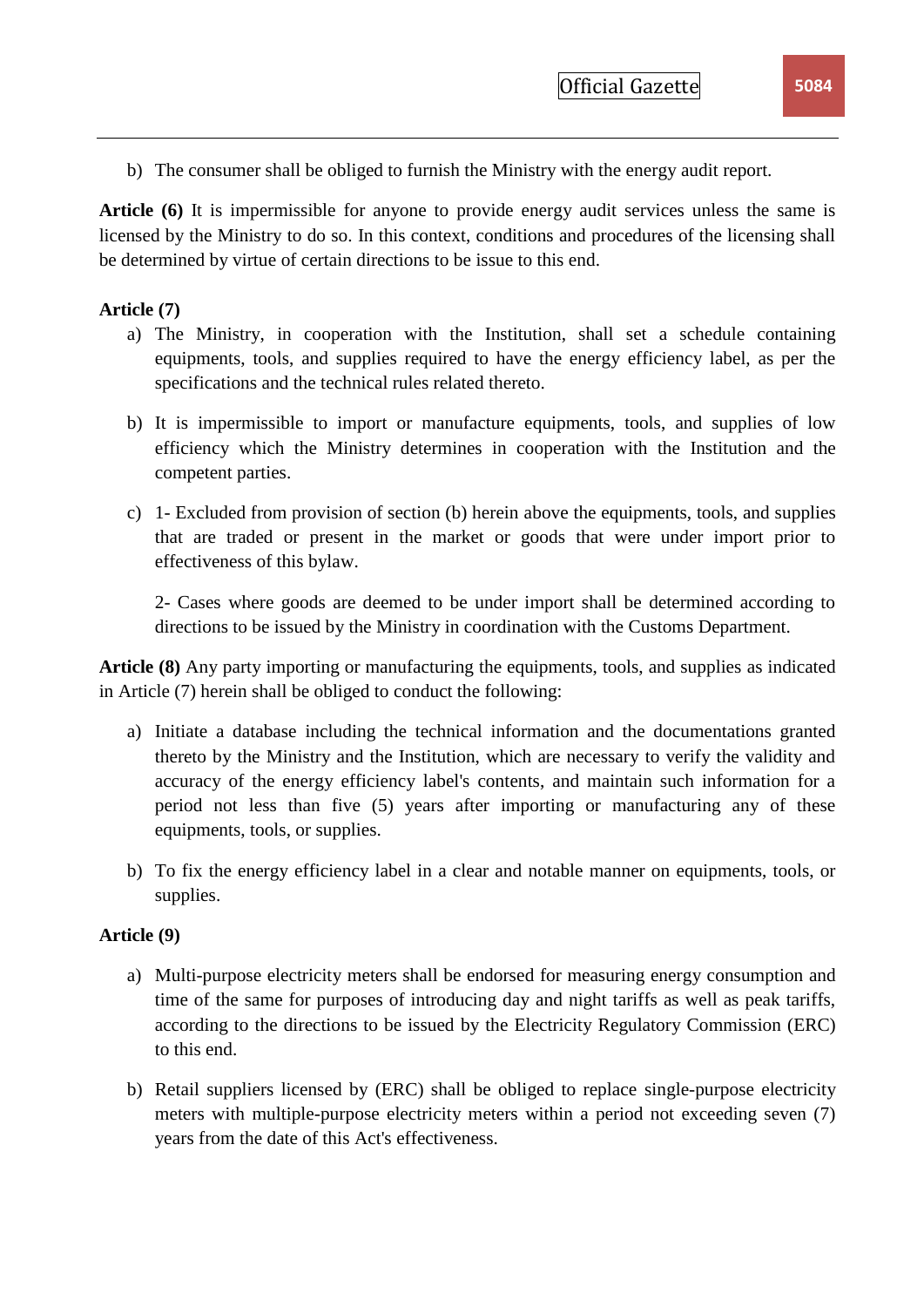#### **Article (10)**

- a) No work permit shall be granted until after submitting a proof of installation of a Solar Water Heater (SWH) for any of the following, subject to abundant of the technical conditions allowing the same, according to the inspection conducted by the competent official authorities:
	- 1- Buildings exceeding (250) square meters in area.
	- 2- Apartments exceeding (150) square meters in area.
	- 3- Offices exceeding (100) square meters in area in commercial buildings.
- b) Provisions of section (a) of this article shall come into force as of 1/4/2013.

#### **Article (11)**

- a) Ministries and official department, in cooperation with the Ministry, may introduce tenders or attract competitive biddings pursuant to accredited legislations for implementing projects of conserving energy and improving its efficiency in sites and projects thereof.
- b) 1- Any individual may submit a direct offer to Ministries and official departments for implementation of projects on energy efficiency at sites and projects of such parties for the purpose of conserving energy and improving its efficiency.

2- Direct offers indicated in item (1) above require the bidder to attach a financial and technical feasibility study of the submitted proposal, and to prove previous experiences in performing similar services and to submit any additional data or documents as may be necessary to study the proposal.

3- The party to which the direct offer was submitted shall undertake the study of the offer in cooperation with the Ministry, provided that such party shall notify the bidder of its decision within six months from the date of submission.

4- In case of initial approval of the submitted direct offer, the party to which the offer was submitted, in cooperation with the concerned party, shall negotiate with the accepted bidder; prelude to the signing agreement of projects on conserving energy and improving its efficiency.

5- The procedures of accepting direct bids, studying, and evaluating the same will be determined as per the directions to be issued to this end.

**Article (12)** Pursuant to provisions herein, an award namely (Energy Efficiency Award) shall be conferred in order to encourage consumers to conserve energy and improve efficiency of its use. Basis of conferring this award and its conditions shall be determined pursuant to directions to be issued for such a purpose.